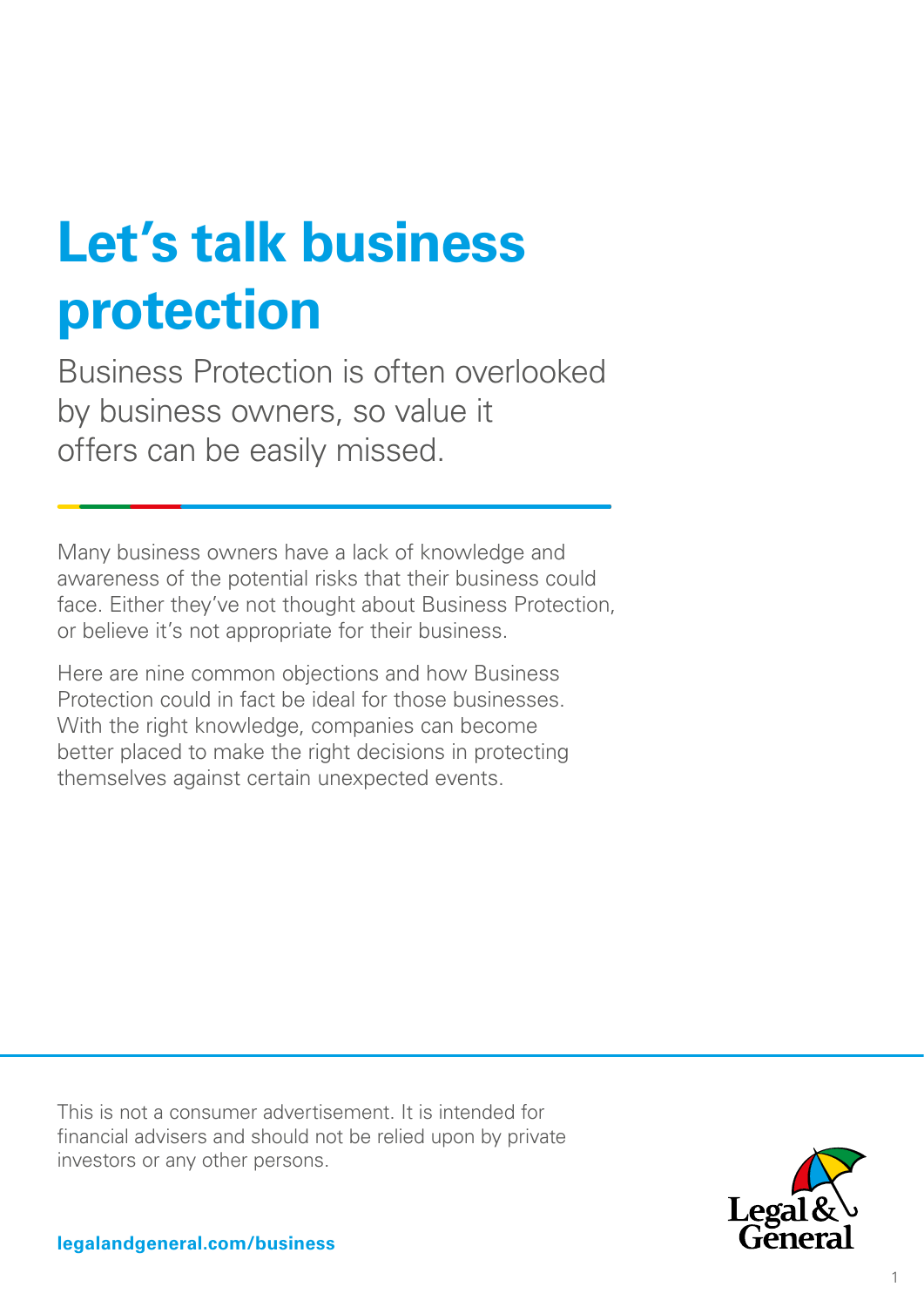**1**

# "I expect it's too expensive for our business"

- In our research business owners said that they expect business protection to be too expensive. The word 'expect' implies they have not looked into it, and are making assumptions about cost. Life cover could be more affordable than most people think
- When we asked the business owners in our research to estimate the cost of life insurance they tripled the actual cost – their perception is far higher than the reality.

## Could it prove too expensive not to have it?

• Business Protection generally incorporates higher sums assured compared to personal cover and therefore higher premiums. But not having this cover could cost the business its future.

## "We don't see the need for having cover, it's not something we've even considered"

Many business owners are unaware of unforeseen risks and the steps needed to help protect their business.

#### Ask the business owner to consider:

- What provisions do you have to protect your profits?
- Does the business have the ability to repay outstanding debts or director loan accounts?
- What would the financial impact on your business be as a result of the loss of a key person? Would there be a drop-off in income or increase in costs?
- Who would own the business if an owner died?
- What plans do you have in place to manage financially if the worst should happen?

By identifying risks, the need can be identified. Having potential solutions in place can help the business to survive.

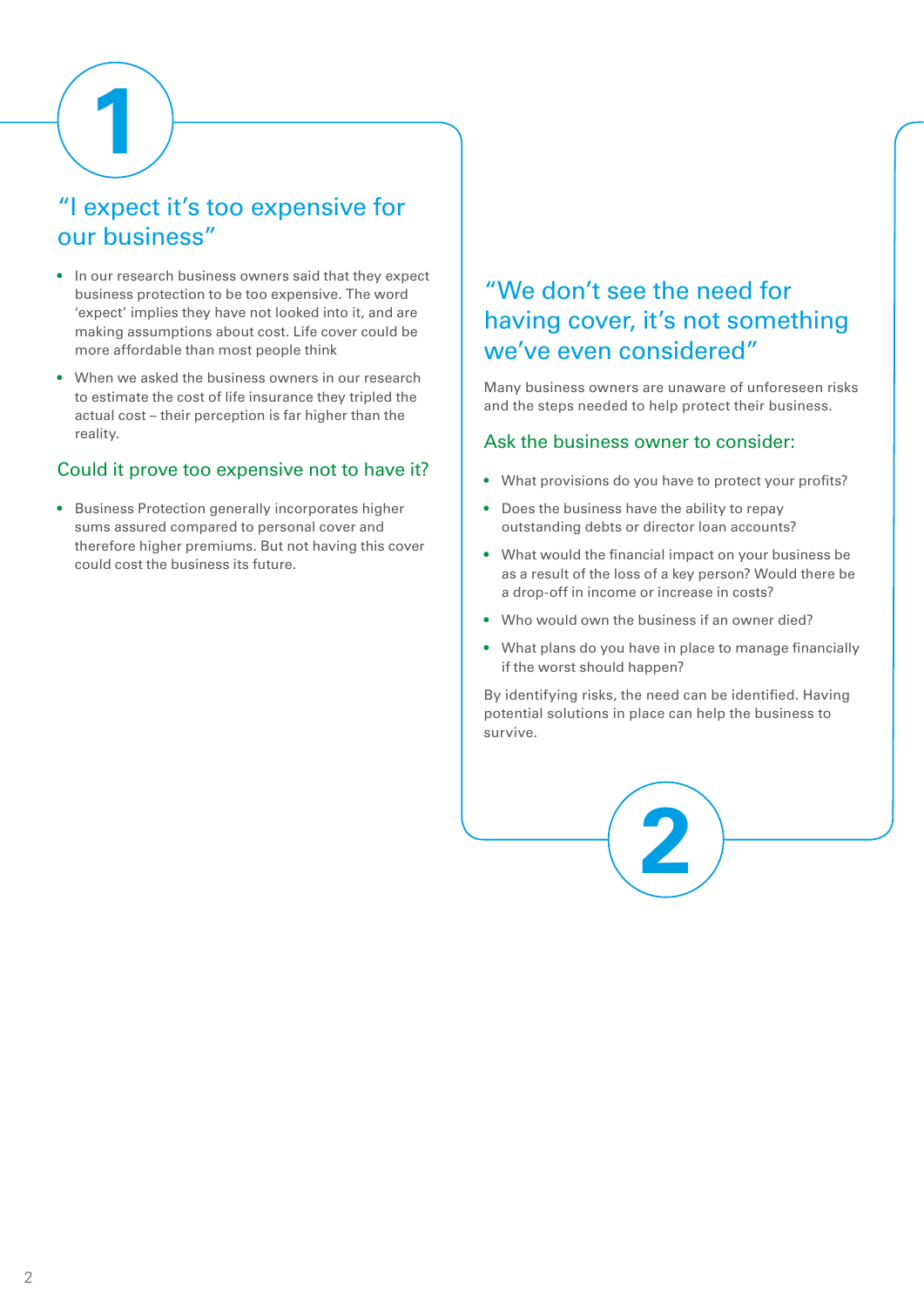

# "Claims are rarely paid"

- In 2018 we paid **£638 million** in claim payments to over **14,000** of our customers.
- We paid **97%** of life claims and **93%** of critical illness claims.

Our claims handlers are trained for sensitivity. All handlers complete courses run by The Samaritans, on how to approach 'Conversations with Vulnerable People'.

# "It's complicated"

**4**

Our policies are straightforward and the principles are similar to any other type of protection – Business Protection uses Life insurance or Life insurance with Critical Illness Cover.

## Business Protection can be broken down simply. It protects:

**Profit –** if a business loses a key person, the policy gives the business a cash injection, helping to replace lost profits and/or recruit a replacement.

**Debt –** if a business loses a key person, the policy can help clear any outstanding loans or other debts.

**Ownership –** if a business loses a partner, member or shareholder, the policy proceeds help the remaining business owners to buy the affected individual's share of the business.

- Business Protection can replace lost earnings and profit, providing a financial cushion in a crisis.
- In our research, 73% of businesses with Business Protection took it out following advice.

# "If we lost a key employee, it wouldn't impact our business"

Every business is different but each business has staff members who have a direct impact on company profits, creditors, brand and cash flow.

A key person could be the business owner, director, salesperson or any employee with specialist skills or expertise. Can your client identify these individuals in their business?

## Ask the business owner to consider:

- If the business were to lose such a key person, could they really be easily and quickly replaced?
- **63%** of businesses in our research said the death of a key employee or owner would have the biggest impact on their business.
- **52%** of businesses think they would cease trading in under a year after the death/illness of a key person.
- Key person protection could help protect the profits of a business if they were to lose a key profit driver. This gives the business breathing space to continue without financial hardship while another member of staff is trained or a replacement is found.

**5**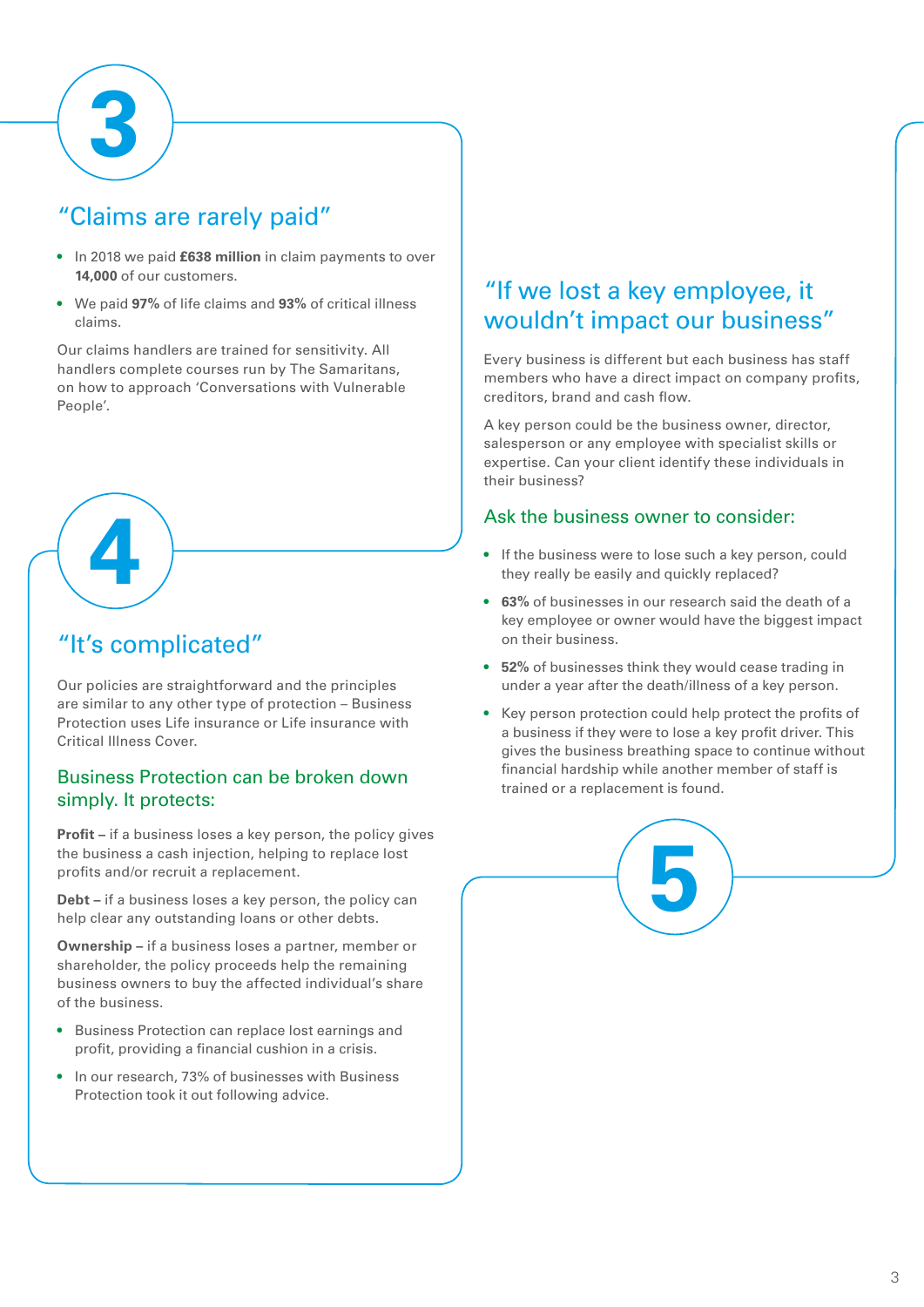**6**

# "If we lost a key employee we'd be just able to go out and recruit a replacement"

In most cases key people are an integral part of a business's success; replacing them can be harder and more costly than business owners realise.

Businesses that have experienced the loss of an owner or key employee, identify multiple impacts on their business. These range from a loss of profits, to an increase in expenses to fund the cost of replacing staff.

## Ask the business owner to consider the following:

- Where would the money come from to recruit and train a new employee, and does the business have access to funds to cover these costs?
- How quickly would a replacement be effective in the new role?
- What would be the impact of any delay in trading?
- Would the credit rating of the business be affected by losing a key employee who plays a key role in its profits? If a cash injection is needed, borrowing may be more difficult.

## "I don't see the need to take out protection cover for our business borrowing"

The death of a business owner who has guaranteed a loan is particularly serious for a business. Without a guarantor, could the bank demand repayment?

In our research the average business borrowings were **£176,000**, taking many different forms ranging from bank loans, overdrafts, personal loans and credit cards.

## Ask the business owner to consider:

- If they have used their own home to raise borrowings, have they ensured that this is protected or that cover is written in the correct way? Or are they risking their family home?
- The risk is greater for sole traders if the key person was to die or become critically ill and was unable to work, then business debts could become personal debts. The business creditors may pursue them personally for payment, putting their family savings or home at risk.

Our research highlighted that **28%** of directors were not aware that their director's loan had to be repaid on death. With the average amount being **£169,000**, how many businesses could raise this amount following the death of a director? What if that director was also a shareholder? What if they were also actively involved in the business? Many owners of SMEs will fall into all categories.

**Business loan protection** could save a business. It can help the business pay any outstanding borrowings and protect the business owner's personal wealth.

**7**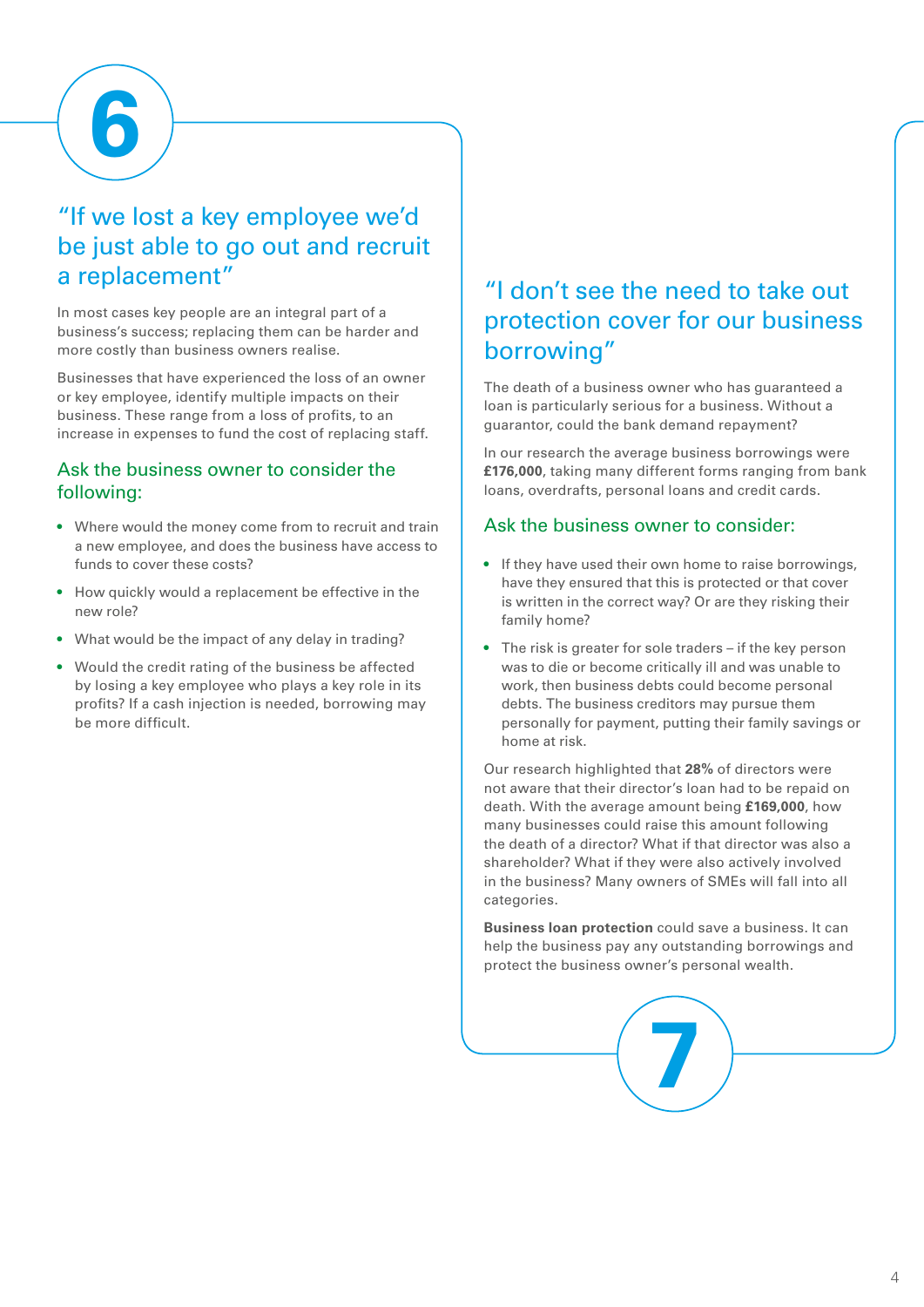

# "If we lost a business owner, the business would still survive

Following the loss of one business owner, many business co-owners believe they would just buy their partner or colleague's share of the business. But what if they couldn't afford to buy these shares?

## Have they thought about the following:

- Would they want the beneficiaries of the deceased to become active in the business, even potentially taking control of the business?
- Would the beneficiaries sell their share of the business to a competitor to get a **'fair price'**?

A new majority business owner could simply wind up the business to get their money out. Having the correct protection in place can remove this uncertainty.

Share protection can provide the funds to purchase the affected individual's share of the business. This means that remaining business owners can retain full control of a business, while being comfortable the deceased's beneficiaries have been treated fairly and equitably.

# "If a fellow business owner died, the other business owners will just buy their share of the business

Many business owners believe they would buy their coowner's share, but have they thought about how they would do this?

## Ask the business owner to consider:

- How much will the share of the business be worth?
- How could they raise this from their personal wealth and would they want to?
- How could the company raise the funds to buy a share of the business – will their bank be able to lend money to a business which has just lost a key owner?
- Would they want beneficiaries to get a fair value for their share in the business?